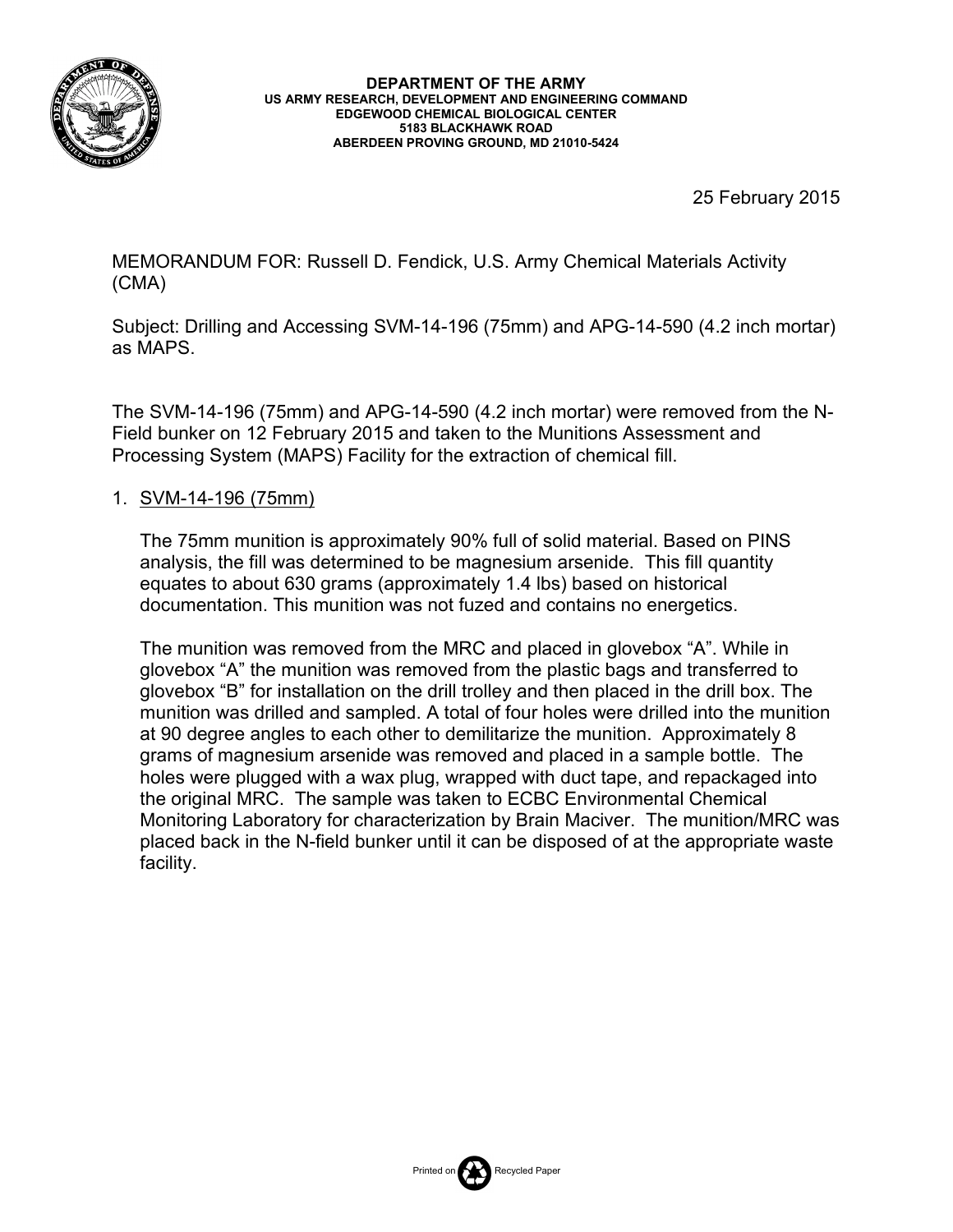

75mm removed from plastic bags



One of the holes drilled into the munition for sample removal.



Munition prior to repackaging.